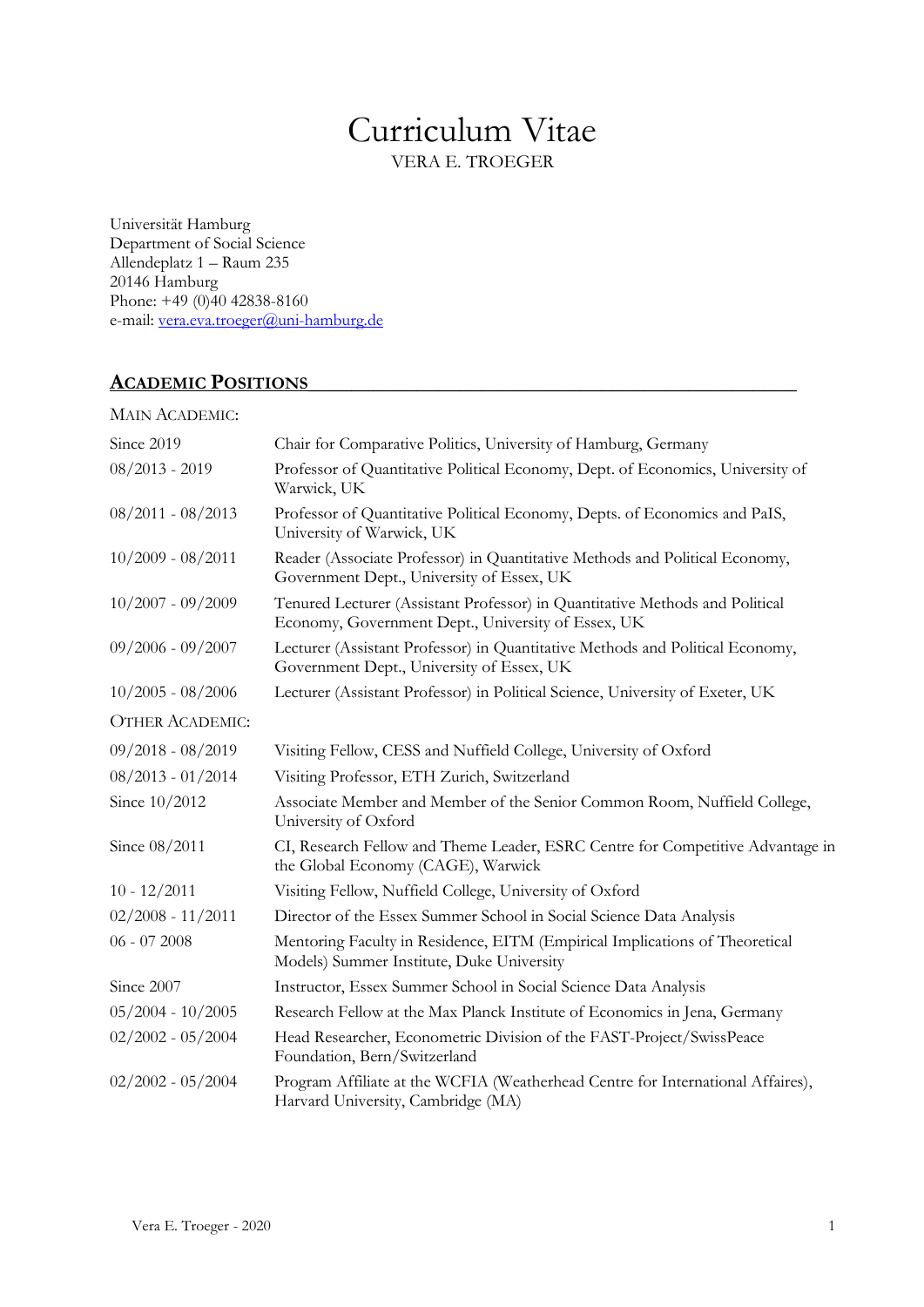# EDUCATIONAL BACKGROUND AND TRAINING

| MAIN:                 |                                                                                                                                                                                                                                             |
|-----------------------|---------------------------------------------------------------------------------------------------------------------------------------------------------------------------------------------------------------------------------------------|
| 2007                  | Dr. rer. soc. (summa cum laude1) in Political Science (PhD), University of Konstanz;<br>Dissertation: "Twisted Politics: The Domestic and International Roots of Tax<br>Policies"                                                           |
| 2002                  | Masters at the University of Konstanz in Political Science, Economics and<br>Econometrics/Statistics (GPA 1.02); Master Thesis: "Determinants of the<br>Functional Composition of Government                                                |
| 2001                  | Vordiplom (undergraduate degree) in Statistics and Econometrics; Vordiplom<br>(undergraduate degree) in Economics: University of Konstanz                                                                                                   |
| 1997                  | Vordiplom (undergraduate degree) in Political Science and French Literature:<br>University of Heidelberg                                                                                                                                    |
| <b>OTHER COURSES:</b> |                                                                                                                                                                                                                                             |
| 06 / 07 2004          | EITM (Empirical Implications of Theoretical Models) Summer Institute at the Duke<br>University, Durham (NC)                                                                                                                                 |
| 07/082001             | 34th Summer School in Social Science Data Analysis and Collection at the University<br>of Essex: Courses: Introductory Time Series Analysis, Advanced Time Series<br>Analysis, Pooled Cross-Section Time Series Analysis, Survival Analysis |
| 08 1997 - 07 1998     | DAAD-Scholarship for French Literature: University Lumière Lyon II/France                                                                                                                                                                   |
|                       |                                                                                                                                                                                                                                             |

# PUBLICATIONS AND WORKING PAPERS

#### ARTICLES IN PEER REVIEWED JOURNALS:

- 1. Case-selection and the Validity of Causal Inferences in Qualitative Comparative Research, conditional accept, Plos One, with Thomas Pluemper and Eric Neumayer.
- 2. To P or not to P? The Usefulness of P-values in Quantitative Political Science Research, forthcoming Swiss Political Science Review.
- 3. Bargaining over Maternity Pay: Evidence from UK Universities, *Journal of Public Policy*, with Mariaelisa Epifanio.
- 4. Not so Harmless After All: The Fixed-Effects Model, *Political Analysis* 27 (1), 21-45; with Thomas Plümper
- 5. Fixed Effects Vector Decomposition: Properties, Reliability and Instruments: Political Analysis, 19(2), 147-164; with Thomas Plümper
- 6. Implementing Governance Innovations in Europe: The Case of Regulatory Impact Assessment: Journal of European Public Policy; 19(4),491-511, with Claudio Radaelli and Fabrizio De Francesco
- 7. Why is There No Race to the Bottom in Capital Taxation? Tax Competition between Countries of Unequal Size, Different Levels of Budget Rigidities and Heterogeneous Fairness Norms: International Studies Quarterly 53(3), 761-786; with Thomas Plümper and Hannes Winner
- 8. Fear of Floating and the External Effects of Currency Unions: American Journal of Political Science 52(3), 656-676; with Thomas Plümper
- 9. Efficient Estimation of Time-Invariant Variables in Finite Sample Panel Analyses with Unit Fixed Effects: Political Analysis 15(2), 124-139; with Thomas Plümper
- 10. War and the World Economy: Stock Markets Reactions to International Conflicts, 1990-2000:Journal of Conflict Resolution 50 (5), 623-646; with Gerald Schneider

 $\overline{a}$ <sup>1</sup> Highest possible degree awarded for a PhD at a German university

Vera E. Troeger - 2020 2 2 In the German educational system 1.0 is the highest possible grade on a scale from 1 to 6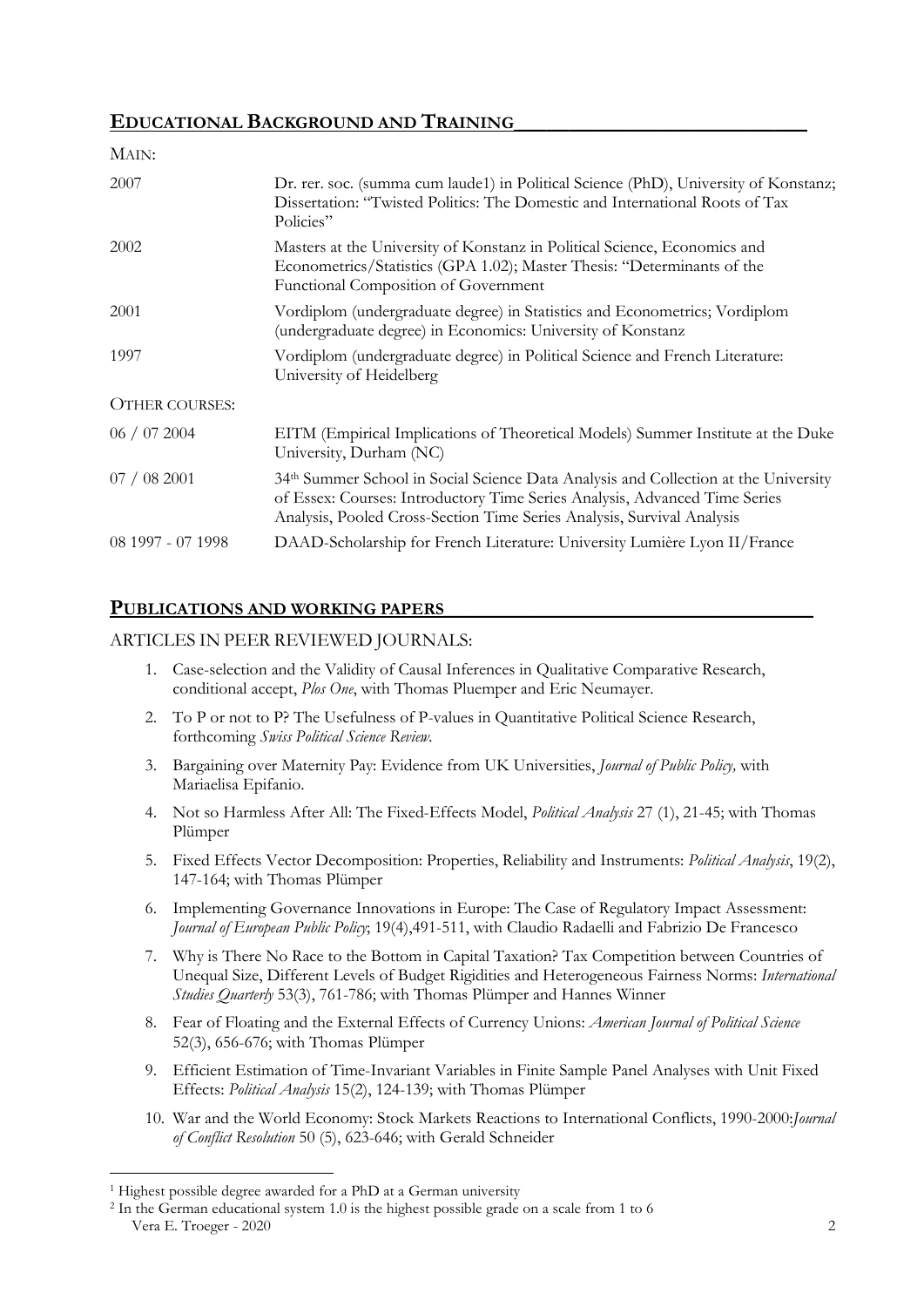- 11. Monetary Policy Autonomy in Non-Eurozone Countries before and after the Euro: European Union Politics 7(2), 213-234; with Thomas Plümper
- 12. Democracy, Regulatory Reforms, and EU Enlargement: Evidence from a Heckman Selection Model: British Journal of Political Science 36 (1), 17-38; with Thomas Plümper and Christina J. Schneider
- 13. Panel Analysis in Comparative Politics: Linking Method to Theory, European Journal of Political Research 44(2), 327-354; with Thomas Plümper and Philip Manow
- 14. Budgetary Politics and Veto Players: Swiss Political Science Review 11(4), 47-75; with Thomas Koenig
- 15. "Distributional Effects of War: Evidence from the Stock Market" Working Paper No. 205, Juan March Institute, Madrid, with Gerald Schneider

OTHER PUBLICATIONS:

- 16. Time-Series-Cross-Section Analysis, in Curini, Luigi and Robert J. Franzese Jr. (eds.): "Sage Handbook of Research Methods in Political Science & International Relations", Sage.
- 17. Which way now? Economic policy after a decade of upheaval. CAGE, SMF policy report, editor.
- 18. Quo Vadit? Directions for UK Economic Policymaking in the Aftermath of the Global Economic Crisis and Brexit, in Troeger, Vera E. (ed.) "Which way now? Economic policy after a decade of upheaval."CAGE, SMF policy report.
- 19. The Reluctant Welfare State: Post-Crisis Social Security in the UK. in Troeger, Vera E. (ed.) "Which way now? Economic policy after a decade of upheaval."CAGE, SMF policy report; with Thomas Plümper.
- 20. Productivity Takes Leave? The Maternity Benefits and Career Opportunities for Women in Academia. in Troeger, Vera E. (ed.) "Which way now? Economic policy after a decade of upheaval."CAGE, SMF policy report; with Mariaelisa Epifanio.
- 21. Productivity takes Leave? Maternity benefits and career opportunities of women in academia, CAGE-SMF Policy Briefing Paper, April 2018
- 22. How much do children really cost?, CAGE Advantage magazine, Winter 2018
- 23. Budget Cycles, Fiscal Transparency and Compositional Spending with Christina Schneider and Tilko Swalve, CAGE working paper series.
- 24. How much do children really cost? Maternity benefits and career opportunities of women in academia, CAGE working paper series.
- 25. The Impact of Globalisation and Global Economic Crises on Social Cohesion and Attitudes towards Welfare State Policies in Developed Western Democracies, in "Reversals of Fortune? A Long-term Perspective on Global Economic Prospects", CAGE Policy Report 2013
- 26. The Impact of Globalisation and Global Economic Crises on Welfare State Policies in Developed Western Democracies: The Interplay between Institutions, Globalisation and Economic Shocks, in "Reversals of Fortune? A Long-term Perspective on Global Economic Prospects", CAGE Policy Report 2013
- 27. Tax Competition and the Myth of the 'Race to the Bottom': Why Governments Still Tax Capital, The CAGE-Chatham House Series, No. 4, 2013.
- 28. Doomed to Crash and Burn? Review of "Crisis without End?" by Andrew Gamble, Times Higher Education, July 2014.

UNDER REVIEW:

- 29. Bridging the Gap between Strength and Validity: How to increase the efficiency of weak continuous instruments with Elias Dinas, R&R AJPS.
- 30. Budget Cycles, Fiscal Transparency and Compositional Spending with Christina Schneider and Tilko Swalve, CAGE working paper series, under review.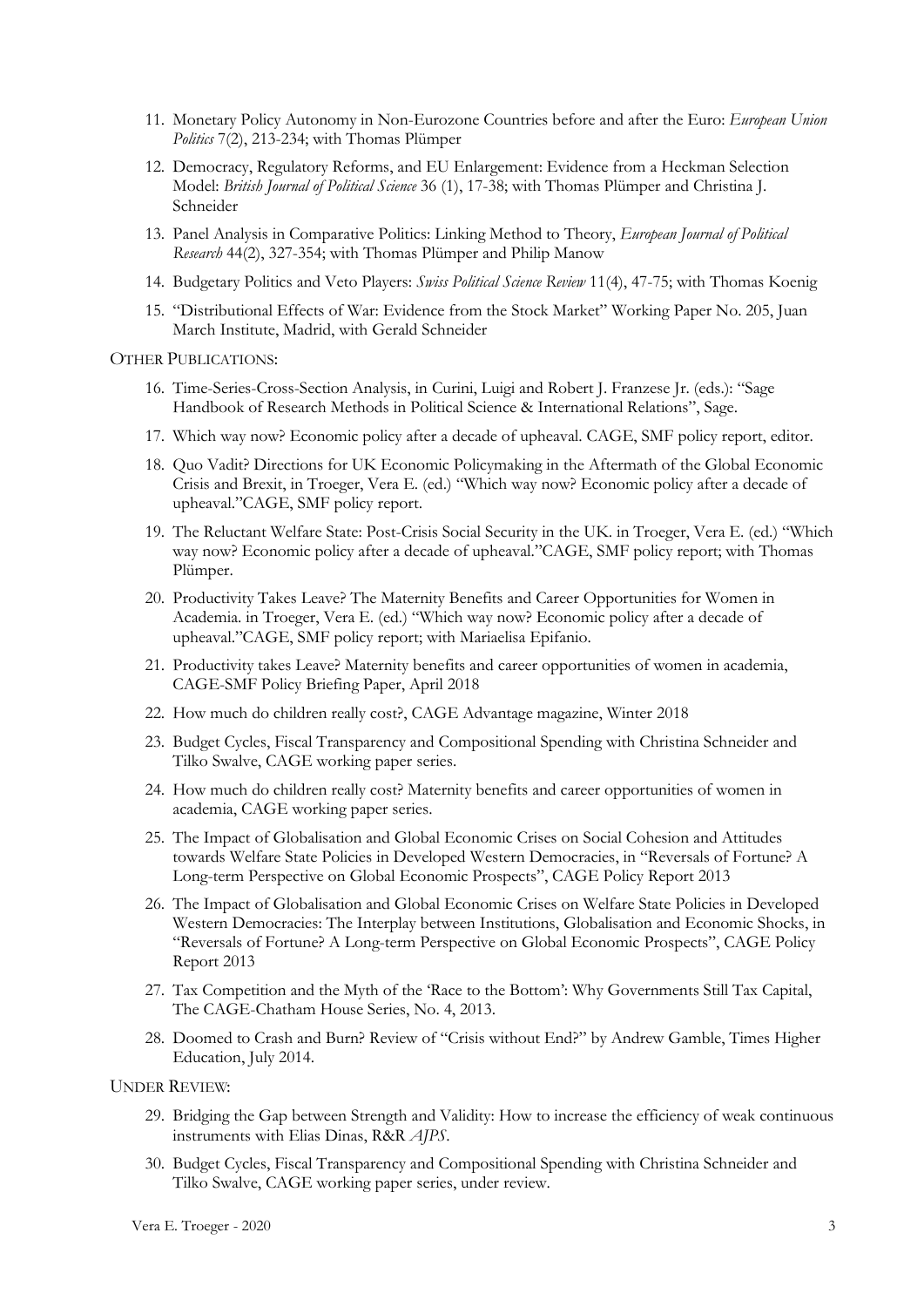31. How much do children really cost? Maternity benefits and career opportunities of women in academia, CAGE working paper series, under review.

#### WORKING PAPERS AND WORK IN PROGRESS:

- 32. Specifying Dynamic Processes in Panel Data, with Mark Pickup.
- 33. The Politics of Strategic Budgeteering: with Christina J. Schneider.
- 34. Political Budget Cycles and Compositional Spending in EU member states: with Tilko Swalve
- 35. Are Women Expensive? The Politics of Hiring Women in Academia
- 36. Do children make happy? The impact of maternity leave provisions on job satisfaction of female academics, with Tom Scotto
- 37. Do Children make productive? The relationship between maternity leave provisions in higher education and research productivity, with Tom Scotto
- 38. Maternity pay and productivity: a Regression Discontinuity Design around the Eligibility threshold, with Tom Scotto
- 39. Maternity and Career Progression of Female Academics: Individual Level Results, with Tom Scotto
- 40. Tax Competition, Fiscal Policies, and Income Redistribution: A Simultaneous Equation Model Approach; with Thomas Plümper
- 41. Fixed Effects Vector Decomposition for Multi-Level, Cross-Sectional Analysis: with Fred Boehmke

#### BOOK CHAPTERS:

- 42. Time-Series-Cross-Section Analysis, in Curini, Luigi and Robert J. Franzese Jr. (eds.): "Sage Handbook of Research Methods in Political Science & International Relations", Sage.
- 43. Fortschritte in der Paneldaten-Analyse: Alternativen zum de facto Beck-Katz-Standard, in "Vergleichende politikwissenschaftliche Methoden. Band II" Jahn, Detlef / Pickel, Susanne / Pickel, Gert/ Lauth, Hans-Joachim (eds.), VS-Verlag für Sozialwissenschaften, Wiesbaden: with Thomas Plümper.
- 44. Selektionsmodelle, in "Empirische Methoden der Politikwissenschaft. Neuere Qualitative und Quantitative Analyseverfahren." Behnke, Joachim / Gschwend, Thomas / Schindler, Delia / Schnapp, Kai-Uwe (eds.), Nomos, Baden-Baden.
- 45. Entry on Pooled Cross-Section Time Series Data fort he Encyclopedia of Political Science, Sage Publications.
- 46. Ereignisdatenbasierte Netzwerkanalyse, in: Serdült, Uwe (ed.). Anwendungen Sozialer Netzwerkanalyse. Zürcher Politik- & Evaluationsstudien, Nr. 3 Zürich, IPZ. 2005. pp. 161-181, with Thomas Widmer

#### BOOK PROJECTS:

- Tax competition and income inequality, with Thomas Plümper
- Productivity takes leave: maternity and academic careers (working title), solicited by OUP
- Google Scholar Citation Count (01/07/2019): 3156; SSCI Citation Count: (01/07/2019): 890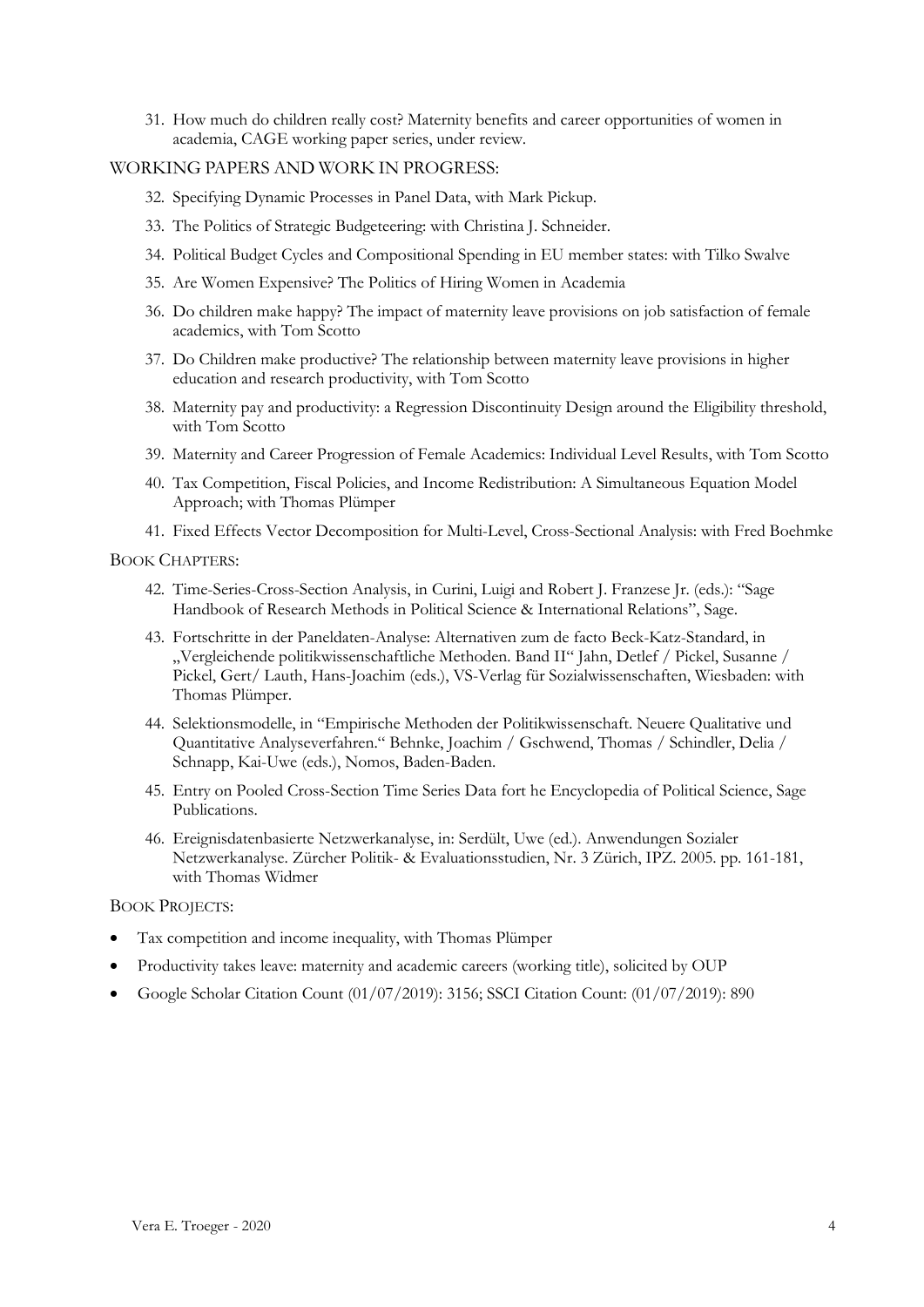# TEACHING EXPERIENCE

| <b>HAMBURG</b>   |                                                                                                                |
|------------------|----------------------------------------------------------------------------------------------------------------|
| 2020             | Topics in Comparative Politics (BA Politics, 1 <sup>st</sup> year)                                             |
|                  | Methods in Comparative Politics (BA Politics 2 <sup>nd</sup> year)                                             |
|                  | Specification Issues in Quantitative Comparative Research (MA Politics/PEP 1st<br>year)                        |
|                  | Research Colloquium (Master Politics 2 <sup>nd</sup> year)                                                     |
| 2019/20          | Economics and Politics of Institutions (PEP Master, 2 <sup>nd</sup> year)                                      |
|                  | Globalization and Domestic Politics (BA Politics, 3rd year)                                                    |
|                  | Introduction to Comparative Politics and Regional Studies (Master Politics, 1st year)                          |
|                  | Research Colloquium (Master, Politics 2 <sup>nd</sup> year)                                                    |
| <b>WARWICK:</b>  |                                                                                                                |
| 2017/18          | EC9B6: Topics in Public and Political Economics (MRes, 2nd year PhD)                                           |
|                  | EC9AA: The Practice of Economic Research (MRes, 1st year PhD)                                                  |
| 2015/16/17/18    | EC134: Topics in Applied Economics (1st year undergraduate), EC331                                             |
| 2014/15/16/17/18 | Research in Applied Economics (3rd year undergraduate)                                                         |
|                  | Quantitative Research Methods II, Doctoral Training Center                                                     |
| 2013/14          | Quantitative Data Analysis and Interpretation (PO906, master level)                                            |
| Essex:           |                                                                                                                |
| 2012/13          | Advanced Research Methods (GV903, master level)                                                                |
| 2009/10, 2010/11 | Globalisation and Domestic Policy Making (GV547, master and 3rd year<br>undergraduate)                         |
| 2006/07, 2007/08 | Political Explanation and Research Methods (GV900, master level, advanced stream)                              |
| 2008/09          | Globalisation and World Politics: Approaches, Origins and Trends (GV547, master<br>and 3rd year undergraduate) |
| EXETER:          |                                                                                                                |
| 2005/06          | Modern Political Analysis: Methods (POL1015B, undergraduate level, 1st year)                                   |
|                  | Research Design and Methods (POL3065, undergraduate level, 3rd year)                                           |
|                  | Political Analysis: Research Methods (HPSM051, master level)                                                   |
|                  |                                                                                                                |

WORKSHOPS/ SUMMER AND SPRING SCHOOLS

- Two-week course on "Advanced Quantitative Data Analysis": Essex Summer School in SSDA (2012, 2013, 2014, 2015, 2016).
- One day course on "Linking Theory and Empirical Research" (Berlin Summer School in Social Science, 2016)
- Two day course on "Principles of Quantitative Data Analysis": GIGA, Hamburg (2013, 2016).
- Two day course on "Advances in Panel Data Analysis", ETH Zurich, 2013
- One week course on "Analysis of Panel and Time Series Cross-Section Data": University of Mannheim Graduate School (2010)
- Two week course on "Analysis of Panel and Time Series Cross-Section Data": Essex Summer School in SSDA (2008, 2009, 2010).
- One week course on "Advanced Programming in Stata": Essex Summer School in SSDA (2007).
- Vera E. Troeger 2020 5 One week course on "Panel Data Analysis": Spring School of the Max Planck Institute of Economics (2006), Joint Summer School of the MPI of Economics and The Graduate School of the University of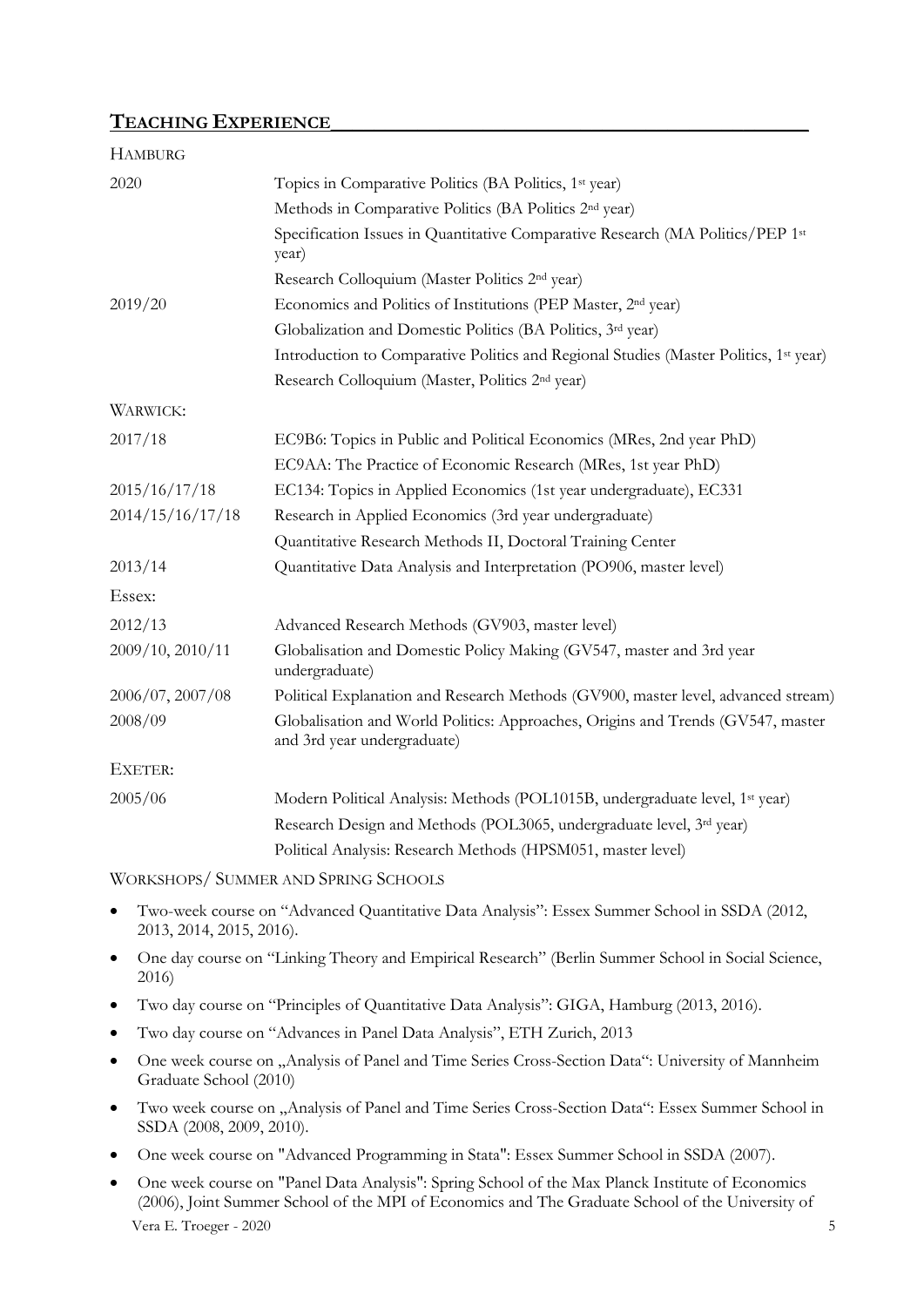Jena (2007), Graduate School of the Economics Department of the University of Jena (2008, 2009, 2010, 2011, 2012)

One week course on "Event Data Analysis and Conflict Forecasting": FCE Colombo/ Sri Lanka (2003).

## PROFESSIONAL SERVICES

WARWICK:

- Leader of Athena Swan (Gender Equality Mark) SAT and Bronze award proposal, Warwick, 2016 2018
- Member of Senior Management Team (advising the HoD), Warwick Economics Department, 2016
- Member of Senior Hiring Committee, Warwick, 2015
- Co-Director PPE degree program, Warwick, 2013
- VC's Academic Staffing Committee 2017/18
- Coordinator Political Economy/Public Economics Research Group, 2014-2016
- Co-Organizer, Political Economy Seminar Series, Warwick, 2011 2013
- Organizer, Warwick-Princeton Political Economy Workshop, Venice, 2013, 2015
- Organizer, CAGE Spring School on "Methodological Advances in the Study of Political Economy", 2012
- Organizer, CAGE conference, 2013, 2016
- Organizer CAGE-Vienna Conference on Political and Social Inequality 2016
- Co-Organizer, CAGE/KCL conference "UK and EU relations", 2016

#### ESSEX

- Co-Director, Essex Summer School in Social Science Data Analysis, 2008-2011
- Co-Organizer, Departmental Seminar Series, Essex, 2008-2010

#### NATIONAL / INERNATIONAL:

- President of the European Political Science Association (EPSA), 2019-2021
- Founding Editor in Chief, Political Science Research and Methods (PSRM), official journal of the European Political Science Association, published by CUP, 2012 - 2018
- Advisory Board, Graduate School of Decision Sciences, University of Konstanz 2013 –
- Executive Council-Member, European Political Science Association, 2012 –
- Executive Council-Member, Midwest Political Science Association, 2012 2015
- Executive Committee of the European Political Economy Consortium 2014 -
- Senior Editor, Oxford Research Encyclopedia of Politics, published by OUP, Quantitative Methods, 2014 -
- Associate Editor, Political Analysis, 2010-2013
- Publication Committee, Society for Political Methodology 2013 -
- Editorial Board: American Political Science Review 2016 , Comparative Political Studies 2016 , European Journal of Political Research 2012 - , Journal of European Public Policy 2012 –
- Member of Panel for LSE's Review of the Department of Government 2016
- External Examiner: LSE 2012 2016 , Birkbeck College, London, 2011 2014
- Section Head: Political Methodology Section, SPSA annual meeting 2019
- Section Head: Political Methodology Section, MPSA annual meeting 2012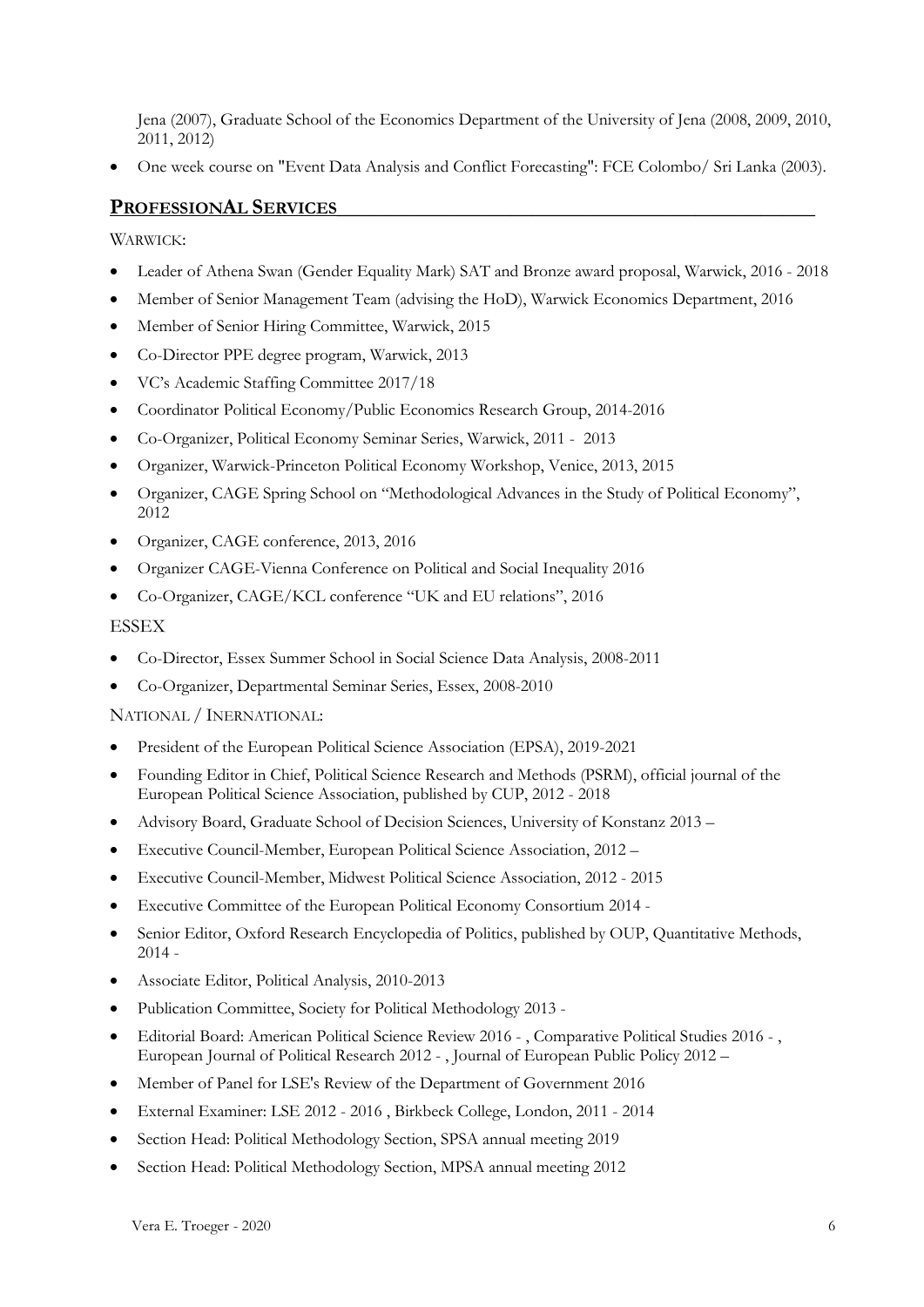- Awards Committee: AJPS best published paper award 2016, Best Paper of an Emerging Scholar MPSA 2011
- Program Committee, Summer Meeting of the Society for Political Methodology, 2015

# PHD STUDENTS

#### WARWICK:

- Tilko Swalve (finished, summa cum laude, joined Warwick/Mannheim), Post-doctoral fellow, Universität Hamburg
- Riccardo Di Leo (1<sup>st</sup> year, Economics)
- Roberto C. Asmat Belleza (2nd year, Economics)
- Timo Leidecker (finsished, Viva with no corrections)

#### ESSEX:

- Kyriaki Nanou, finished: Assistant Professor, University of Nottingham, from 2018 senior lecturer University of Durham
- Santiago Lopéz-Cariboni, finished: comparative political economy of labour market effects on welfare state policies, Professor, Universidad Catolica del Uruguay
- Arian Daneshmand, finished: the politics of consumption taxes, Assistant Professor at the Institute for Economic Sciences at Allameh Tabataba'i University

# EXTERNAL REVIEWER

American Political Science Review; American Journal of Political Science; Journal of Politics; Political Analysis; Quarterly Journal of Political Science; The Economic Journal; International Organization; British Journal of Political Science; European Journal of Political Research; International Studies Quarterly; Comparative Political Studies; European Union Politics; Journal of European Public Policy; Journal of Peace Research; Journal of Conflict Resolution; Socio-Economic Review; Politische Vierteljahresschrift; Journal of Cultural Economics; Small Business Economics; Economic and Social Research Council, National Science Foundation (US); Swiss National Science Foundation; Deutsche Forschungsgemeinschaft (DFG)

| TIWANDJ AIND UNAIN IJ |                                                                                                                                                                                                                                                                                                                           |
|-----------------------|---------------------------------------------------------------------------------------------------------------------------------------------------------------------------------------------------------------------------------------------------------------------------------------------------------------------------|
| Since 2020            | Co-Investigator, DFG Graduate Program in Collective Decision-Making, Hamburg                                                                                                                                                                                                                                              |
| $01/2020 - 12/2022$   | Co-Investigator, ESRC centre grant for the Centre for Competitive Advantage in the<br>Global Economy (CAGE, $f$ , 2 Mill.)                                                                                                                                                                                                |
| $01/2015 - 12/2019$   | Co-Investigator, ESRC centre grant for the Centre for Competitive Advantage in the<br>Global Economy (CAGE, $f$ , 3.5 Mill.)                                                                                                                                                                                              |
| $04/2016 - 12/2018$   | PI British Academy - Leverhulme Grant for the project "Productivity takes leave:<br>the effect of maternity leave on academic careers" $(f. 10'000)$                                                                                                                                                                      |
| 05/2014               | CAGE grant (5'000GBP), data collection for project "the politics of strategic<br>budgeteering"                                                                                                                                                                                                                            |
| 11/2013               | CAGE start up grant (10'000 GBP) for the project "the effect of parental leave<br>policies on hiring decisions in higher education institutions, career path and job<br>satisfaction of female academics."                                                                                                                |
| 07/2008               | Nomination of the paper "De Facto Capital Mobility, Equality, and Tax Policy in<br>Open Economies" for "Best Paper Award" of the Midwest Political Science<br>Association; Nomination of the PhD-thesis for the "Südwestmetall" prize by the<br>Department of Political Science and Management of the University Konstanz |
|                       |                                                                                                                                                                                                                                                                                                                           |

#### AWARDS AND CRANTS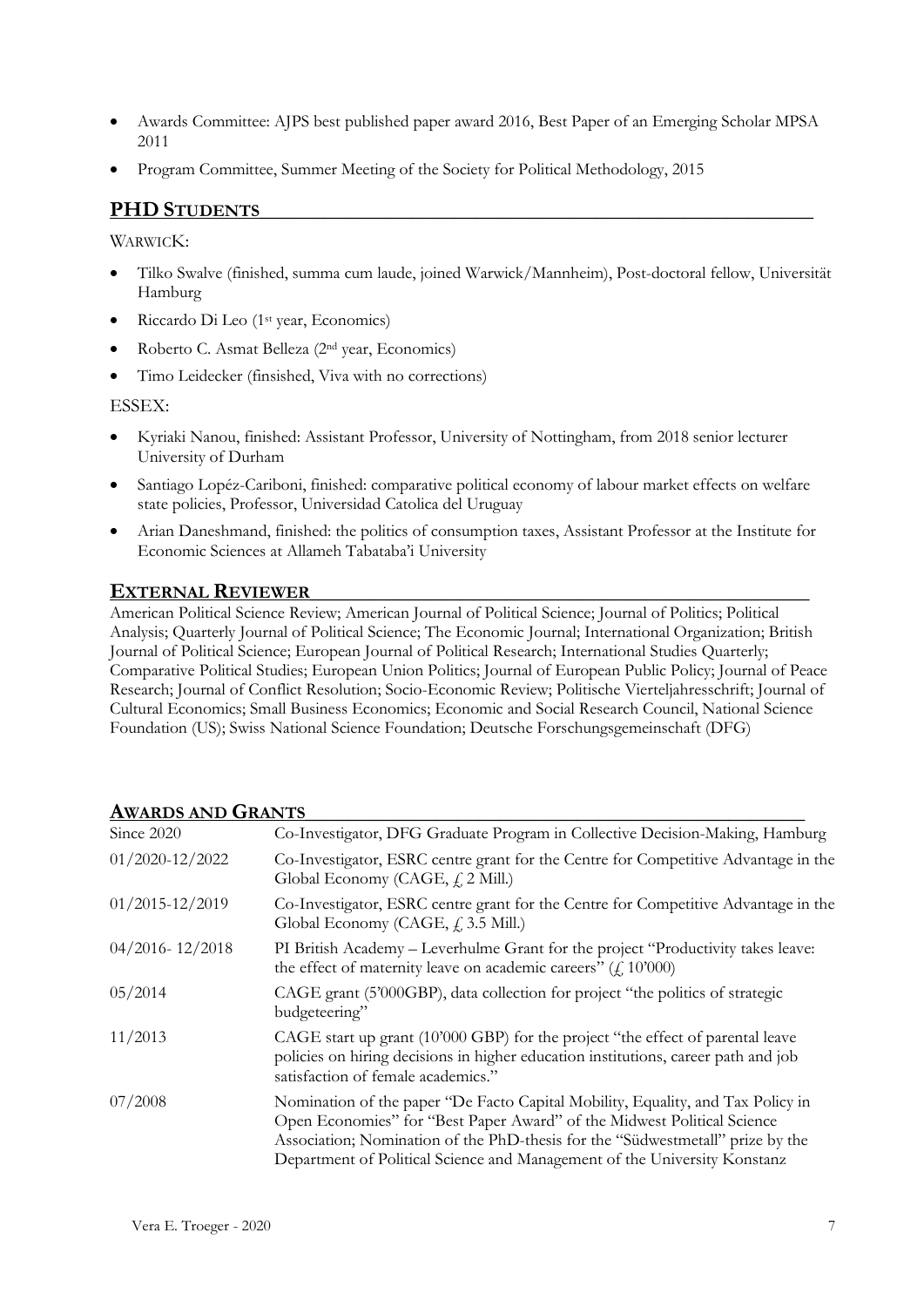| $06 - 07 / 2008$    | Mentoring Faculty in Residence, EITM (Empirical Implications of Theoretical<br>Models) Summer Program, Duke University, funded by the American National<br>Science Foundation (8000\$)                                                                                               |
|---------------------|--------------------------------------------------------------------------------------------------------------------------------------------------------------------------------------------------------------------------------------------------------------------------------------|
| 10/2006             | 500\$ awarded for the paper "Fear of Floating and the External Effects of Currency<br>Unions" (together with Thomas Plümper) by the Federal Reserve Bank of Atlanta<br>and participation in the Conference on the Political Economy of International<br>Finance in February 2007     |
| $06 - 07 / 2004$    | Grant of the National Science Foundation for participating at the EITM Summer<br>Institute at the Duke University                                                                                                                                                                    |
| 2003-2006           | 4 year grant of the European Commission ( $\epsilon$ 125'000) for the FAST project as a<br>member of the GMOSS (Global Monitoring for Security and Stability) Network of<br>Excellence in the Aeronautics and Space Priority of the 6th Framework Programme<br>of the European Union |
| $07 - 08 / 2001$    | Grant of the European Consortium for Political Research for participating at the<br>34th Summer School in Social Science Data Analysis and Collection at the<br>University of Essex                                                                                                  |
| $08/1997 - 05/1998$ | DAAD-Scholarship (Deutscher Akademischer Austauschdienst) for French<br>Literature at the University "Lumière" Lyon/France                                                                                                                                                           |
| in preparation:     | application for ESRC large research grant: The determinants and consequences of<br>maternity provisions across British Higher Education Institutions                                                                                                                                 |

# PROFESSIONAL MEETING AND INVITED TALKS

PROFESSIONAL MEETINGS AND WORKSHOPS:

- CAGE final conference 2019
- Annual Meeting of the Midwest Political Science Association (MPSA): 2005, 2006 ,2008, 2009, 2011, 2012, 2013, 2014, 2015, 2016, 2017, 2018, 2019 (paper giver and discussant)
- Annual Meeting of the European Political Science Association (EPSA): 2011, 2012, 2013, 2014, 2015, 2016, 2017, 2018, 2019 (paper giver and discussant)
- Annual Meeting of the American Political Science Association (APSA): 2004, 2005, 2006, 2007, 2009, 2011, 2012, 2018, 2019 (paper giver and discussant), 2014, 2017 (roundtable speaker)
- Annual Meeting of the Southern Political Science Association (SPSA): 2015 (roundtable speaker)
- Annual Summer Meeting of The Society for Political Methodology (PolMeth): 2004, 2008 (paper giver), 2010 (round table speaker)
- Annual Meeting of the International Studies Association (ISA): 2002, 2009 (paper giver and discussant)
- Annual Meeting of the International Political Economy Society: 2007, 2014 (paper giver)
- Bi-Annual Conference of the European Consortium for Political Research: 2003, 2005, 2007, 2009 (paper giver and discussant)
- Annual Meeting of the German Political Science Association (DVPW): 2001, 2002 (paper giver)
- IAST/ TSE conference on Political Economy and Political Science 2019
- Gender, Politics and Methods conference 2019, Texas A&M
- Women in Political Economy workshop 2018 (Priorat), 2019 (Mannheim)
- 3rd Annual Greek Public Policy Forum in Chania, Greece, 2014 (roundtable speaker)
- Warwick-Monash Workshop in Melbourne, 2013 (invited speaker)
- Warwick-Princeton Workshop in Venice, 2013, 2015 (organizer), 2014 (paper giver)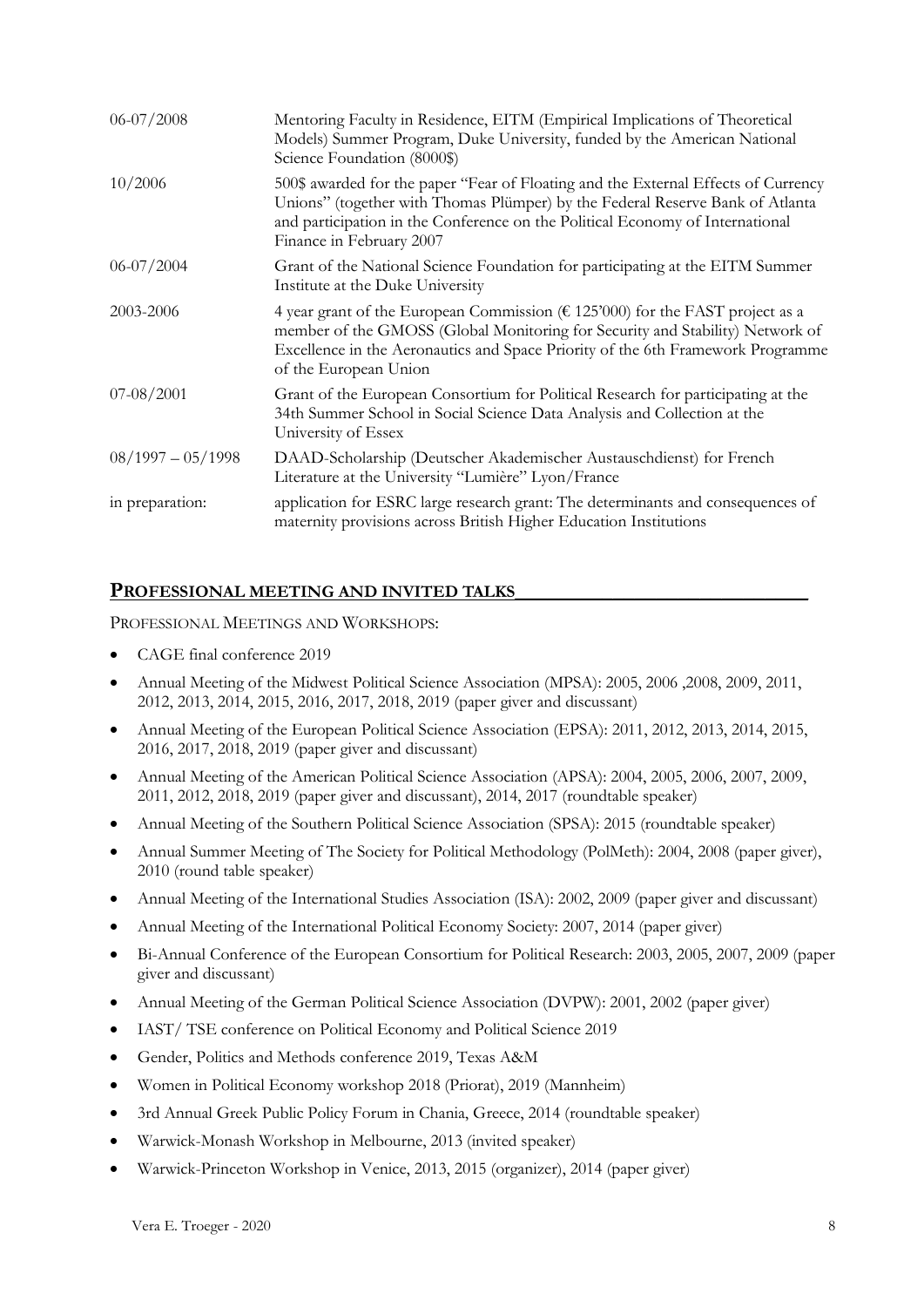- Workshop on Institutions, Individual Behaviour and Economic Outcomes, Alghero, Sardinia, 2012, 2014, 2016 (paper giver)
- Workshop on Spatial Politics, Texas A&M, 2013 (paper giver and co-organizer)
- Workshop on Welfare State Politics, LSE, 2013 (paper giver)
- Workshop on Methodological Innovations in Political Science, Texas A&M, 2014 (paper giver)
- Conference on Political Budgeting in Europe, Texas A&M, 2015 (paper giver)

#### INVITED TALKS

- 2020: SFB 884 Seminar Series, Mannheim
- 2019: Texas A&M, Warwick in London, TSE/IAST Toulouse, Bocconi Milan, University of Minho Portugal, Liverpool Institute for Tropical Medicine
- 2018: University of Michigan, Royal Holloway, Nuffield College Oxford, King's College London, Texas A&M
- 2017: Texas A&M
- 2016: University of Leicester (Economics), Texas A&M, University of Houston, UT Austin (Political Science), Higher School of Economics (Moscow), Bocconi University (Milan)
- 2015: New York University (Political Science), Toulouse School of Economics, University of Heidelberg (Economics), Texas A&M
- 2014: New York University (Abu Dhabi), Nuffield College (Oxford), Loughborough University (Economics), University of Rochester
- 2013: University of St. Gallen, ETH Zurich, Hertie School of Governance (Berlin), Washington University St. Louis
- 2012: University of Pittsburgh, University of Iowa, Duke University,
- 2011: Nuffield College (Oxford)
- 2010: Nuffield College (Oxford)

KEYNOTES AND POLICY PRESENTATIONS

- Female Career Event, Mannheim 2020
- University of Mannheim: Public Lecture 2019
- CAGE Final Conference, Policy Day 2019
- CAGE/SMF policy report launches in Warwick and London 2019
- Warwick in London Faculty Talks series: "Productivity takes Leave? How generous maternity benefits can foster women's careers." 2019
- Zurich Summer School for Women in Political Methodology 2018 (invited keynote speaker)
- NICEP conference Nottingham 2017 (invited keynote speaker)
- Nottingham workshop on Replication and Reproducibility 2017 (invited speaker)
- "UK in a Changing Europe" event at the Shard, 2017
- Warwick Economic Summit, 2017 (invited speaker)
- Sheffield Workshop on Political Economy 2016 (invited speaker)
- Invited Senior Scholar talk, Visions in Methodology Meeting, UC Davis, 2016
- CAGE-NIESR event in London 2016: "The Economics of the UK in the EU"
- Policy Event with European Policy Makers, Brussels, 2016: "Brexit? Economic Perspectives on Britain's EU Membership"